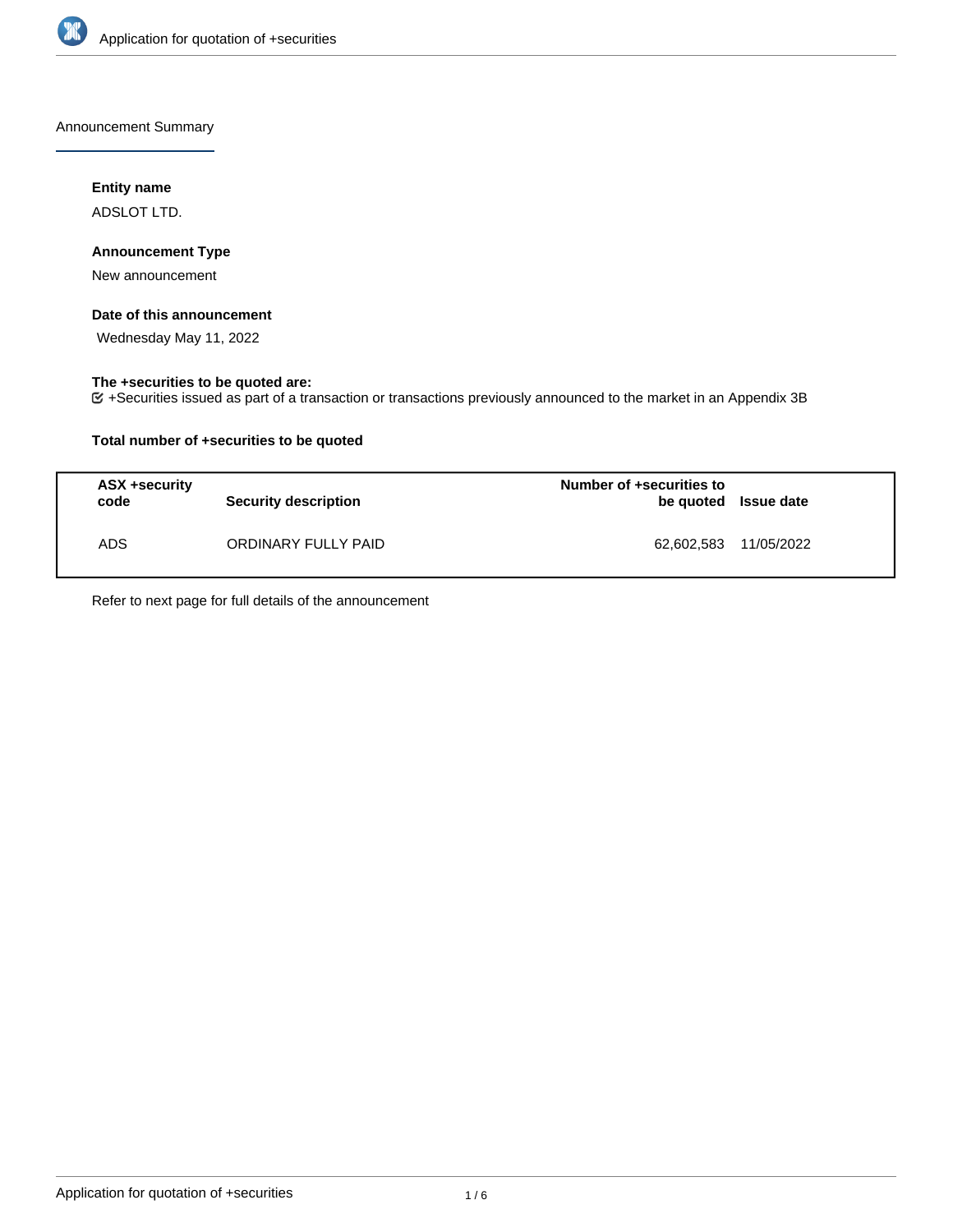

Part 1 - Entity and announcement details

## **1.1 Name of entity**

ADSLOT LTD.

We (the entity named above) apply for +quotation of the following +securities and agree to the matters set out in Appendix 2A of the ASX Listing Rules.

**1.2 Registered number type** ABN

**Registration number** 70001287510

**1.3 ASX issuer code** ADS

**1.4 The announcement is**

New announcement

## **1.5 Date of this announcement**

11/5/2022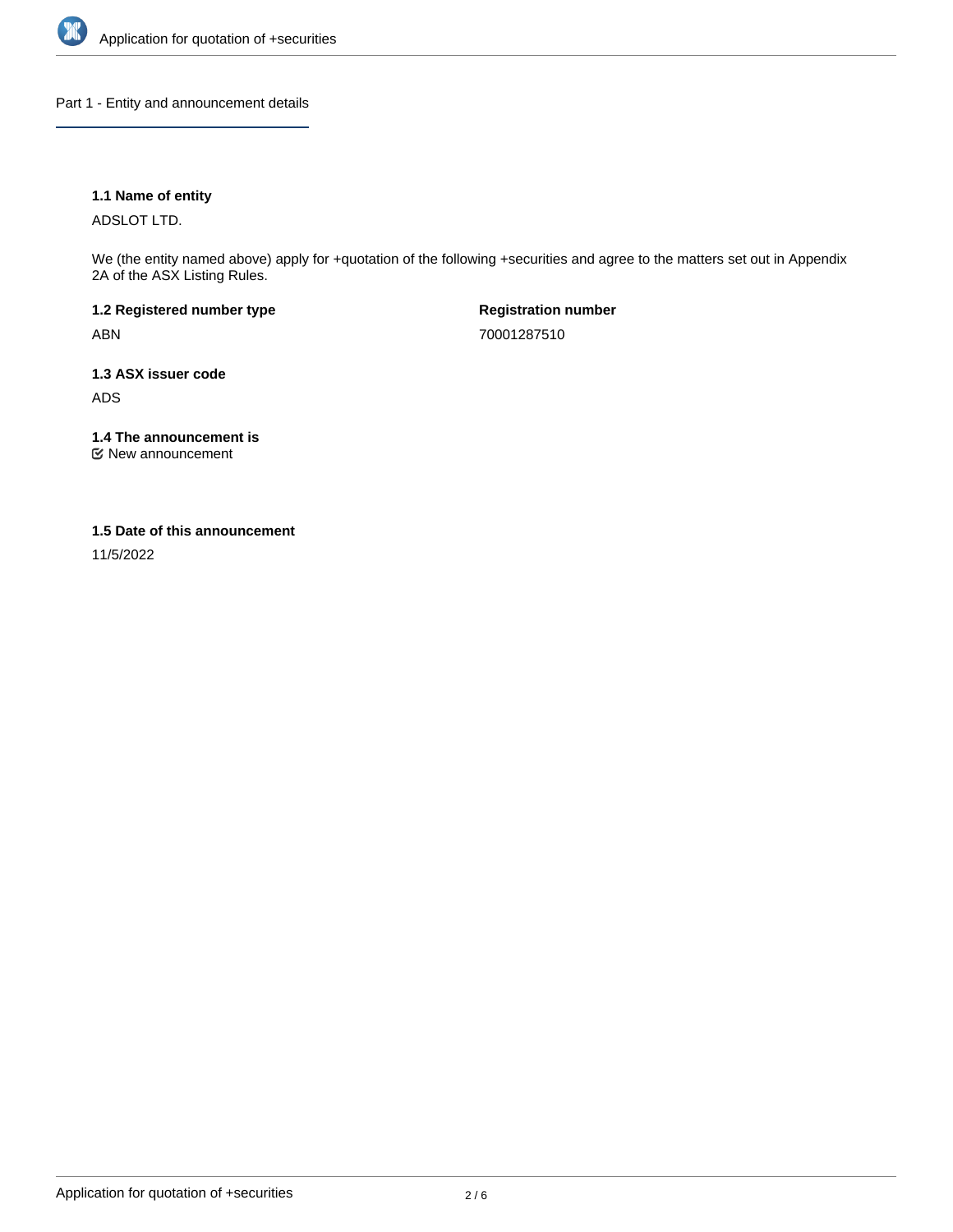

# Part 2 - Type of Issue

## **2.1 The +securities to be quoted are:**

+Securities issued as part of a transaction or transactions previously announced to the market in an Appendix 3B

#### **Previous Appendix 3B details:**

| <b>Announcement Date and</b><br>Time | <b>Announcement Title</b>                               | Selected Appendix 3B to submit quotation<br>reguest |  |
|--------------------------------------|---------------------------------------------------------|-----------------------------------------------------|--|
| 21-Apr-2022 08:55                    | Update - Update - Proposed issue of<br>securities - ADS | A standard +pro rata issue (non-renounceable)       |  |
|                                      |                                                         |                                                     |  |

**2.3a.2 Are there any further issues of +securities yet to take place to complete the transaction(s) referred to in the Appendix 3B?** No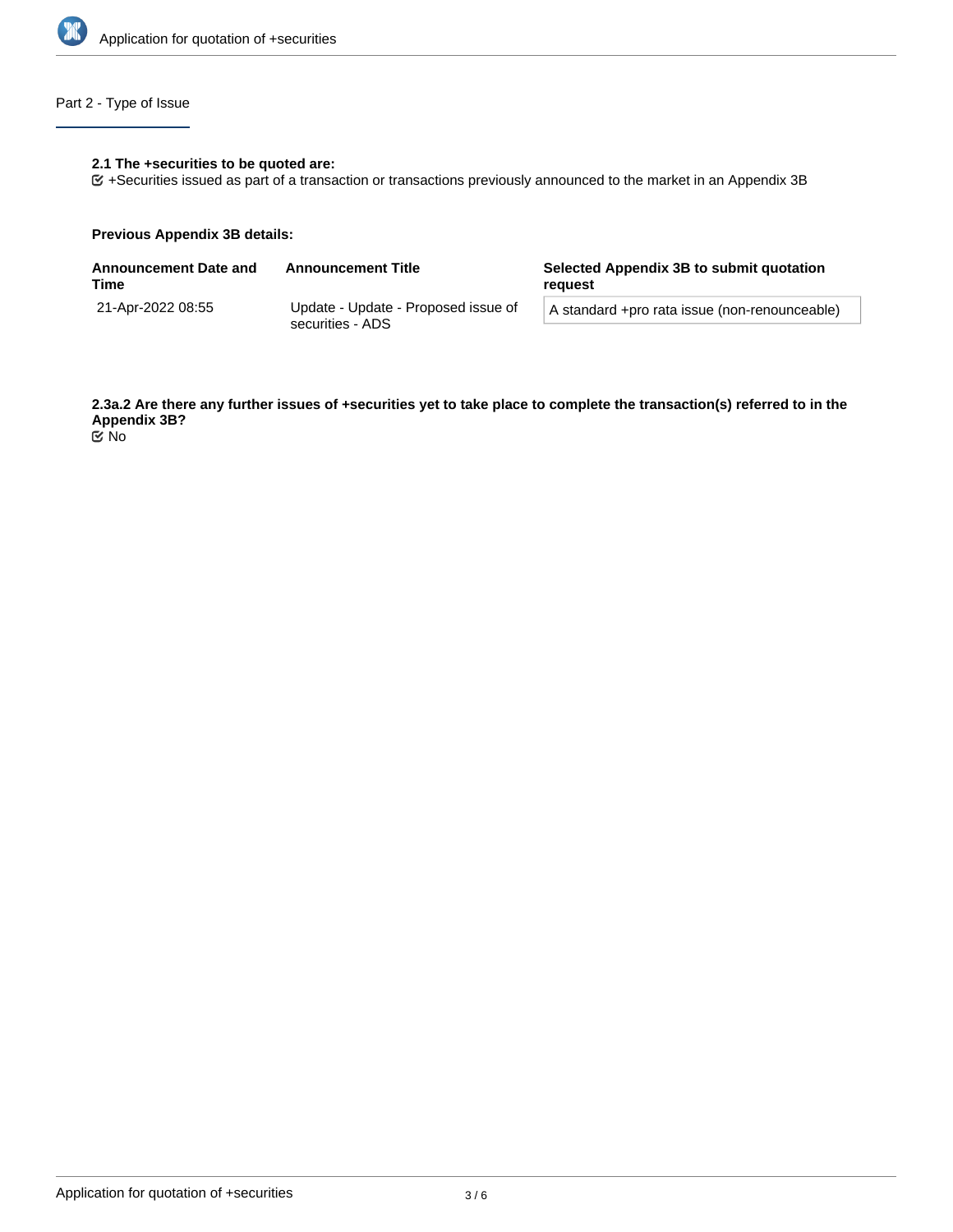

Part 3A - number and type of +securities to be quoted where issue has previously been notified to ASX in an Appendix 3B

## Corporate Action Component Detail

## **ASX +security code and description**

ADS : ORDINARY FULLY PAID

## **Issue date**

11/5/2022

#### Distribution Schedule

**Provide a distribution schedule for the new +securities according to the categories set out in the left hand column including the number of recipients and the total percentage of the new +securities held by the recipients in each category.**

| Number of +securities held | Number of holders | Total percentage of +securities held<br>For example, to enter a value of 50%<br>please input as 50.00 |
|----------------------------|-------------------|-------------------------------------------------------------------------------------------------------|
| $1 - 1,000$                |                   | %                                                                                                     |
| $1,001 - 5,000$            |                   | %                                                                                                     |
| $5,001 - 10,000$           |                   | %                                                                                                     |
| 10,001 - 100,000           |                   | %                                                                                                     |
| 100,001 and over           |                   | $\%$                                                                                                  |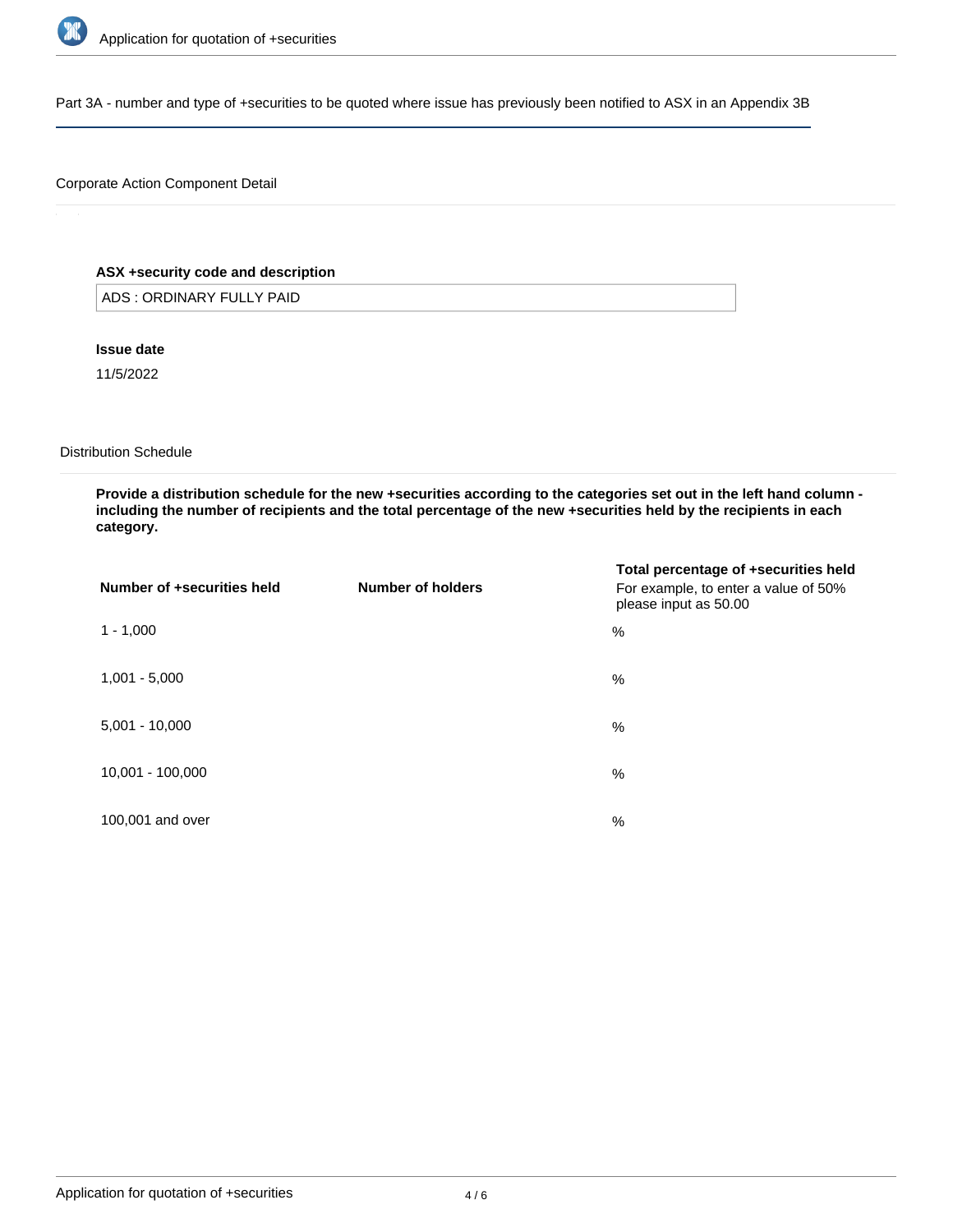

Issue details

# **Number of +securities to be quoted**

62,602,583

## **Issue currency**

**Issue price or consideration per +security**

AUD - Australian Dollar

AUD 0.01700000

# **Any other information the entity wishes to provide about the +securities to be quoted**

These securities relate to the Rights Issue underwriting